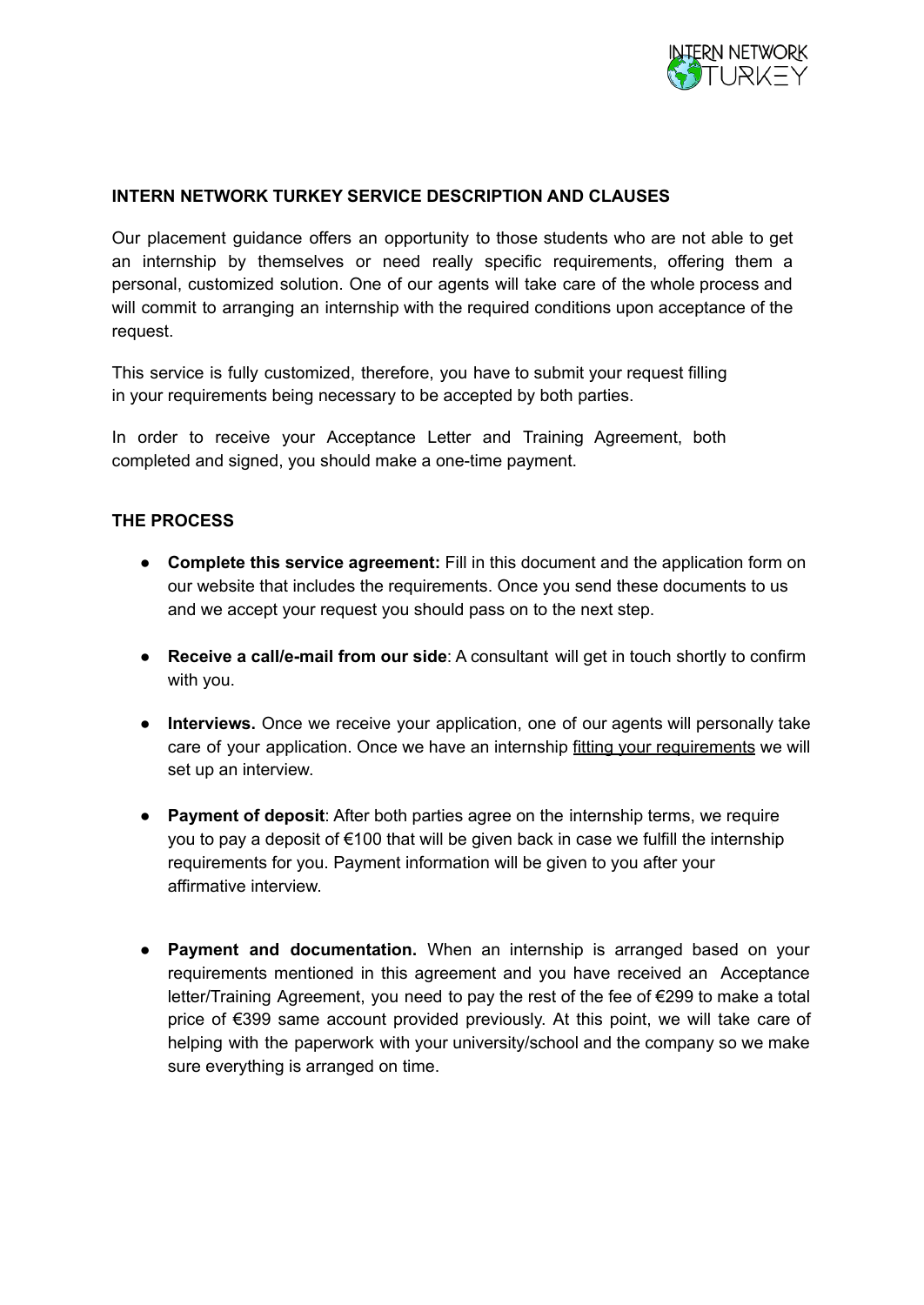

● **Other issues.** Visa, legal documentation, and accommodation: After finalizing the last part of the payment if you need to apply for a student visa you need to do it at this step. We are able to help you with these procedures for extra fees.

## **LEGAL TERMS**

- The student agrees with the following terms when signing this Service Agreement.
- The student accepts and confirms that Intern Network Turkey is an intermediary agency whose service is to connect students and companies to set up internships with the requirements defined by the student.
- Any other requirements outside of what is stated in this agreement by all parties will not be guaranteed:
- **● Position desired: ● Minimum benefit requirements: ● Availability from: till ● Deadline: ● Duration: ● Locations accepted: ● University requirements: Yes No**
- **● If Yes please specify:**
- Once this agreement has been signed and the deposit paid, we will not accept changes to the requirements. In this case Intern Network Turkey has full rights to reject the further search of the internship and it will be considered a voluntary withdrawal.
- The period from the moment of payment of the deposit to the end of the deadline mentioned in this agreement is considered the placement search time. Any request to cancel the service will be considered a voluntary withdrawal.

## **Deposits and refunds:**

- The deposit is refundable only in case we do not find an internship that meets the student requirements described in this service agreement. The deposit is not refundable in any other case. Students will get their refunds made through Wise.
- At the moment the candidate is interviewed and accepted to an internship fitting to requirements, payment of the full fee is mandatory, despite going or not to the placement confirmed.
- In case of voluntary withdrawal, the deposit is not being returned and Intern Network Turkey holds the full right not to continue the placement search.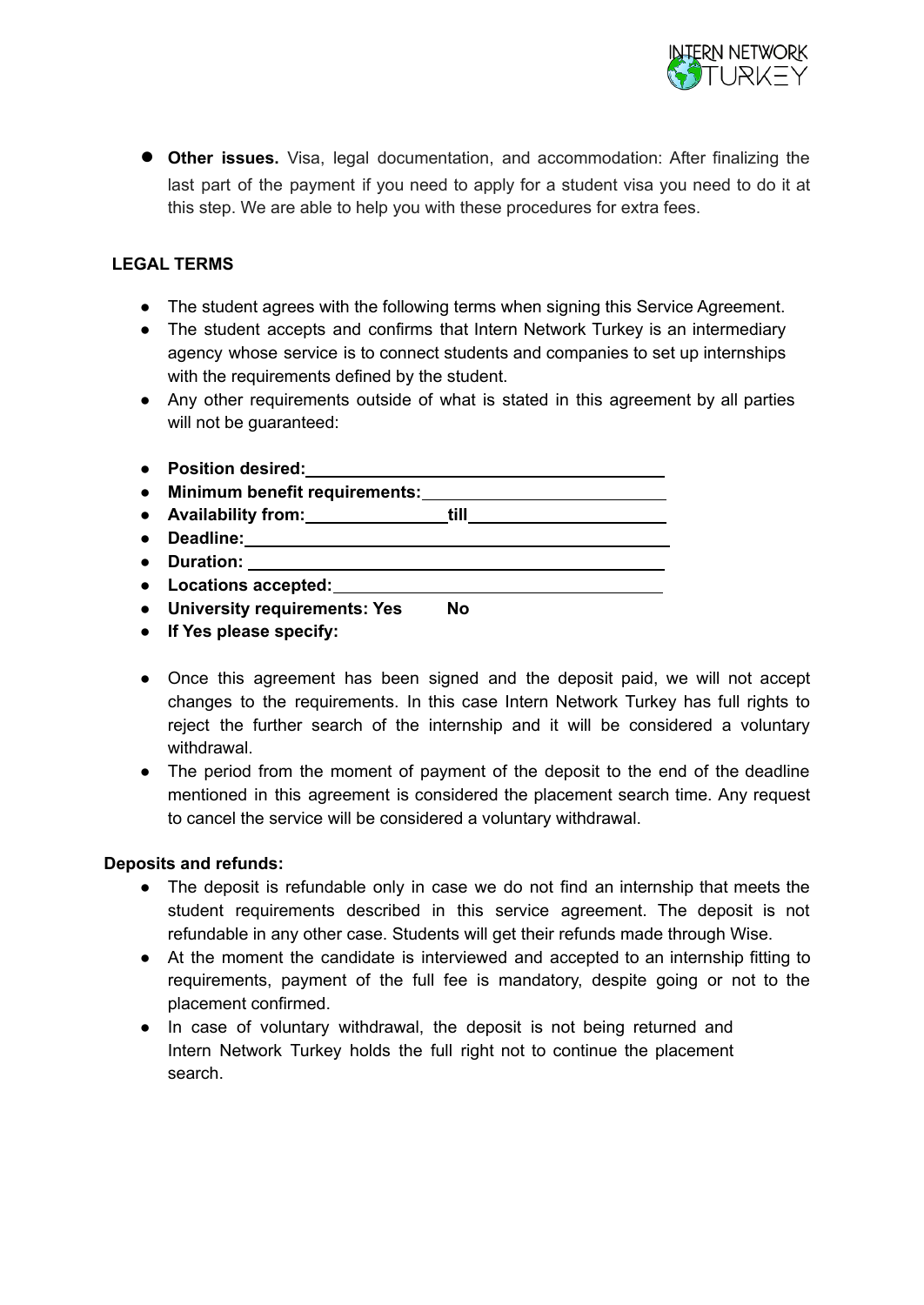

- If the student changes his position requirements after getting accepted to the company which results in him being rejected from the placement, a refund will not be provided.
- If an offer matching the requirements has been made to the student before the set deadline and it is rejected due to a lack of, or delayed responses from the student, a refund will not be provided.
- It is the student's responsibility to inform about the requirements of the university. If a placement fitting to requirements described in this agreement is provided and the university rejects it, we are not liable; therefore it is considered a voluntary withdrawal.
- The student will get a description of the position before the interview, but you can discuss the specific tasks and other information related to the placement during the interview. Rejecting an interview with a fitting company without a proper reason is considered a voluntary withdrawal.
- All information included in this proposal is confidential information and shall not be passed on to third parties.
- Applicable Law Jurisdiction: These terms of use shall be governed by the laws of Turkey and by no other law. Any litigation related to the interpretation or execution of these terms of use shall be submitted to the exclusive jurisdiction of the Courts in İstanbul.
- The payment of the total fee shall be done within 2 weeks after the confirmation e-mail is sent. 50  $\epsilon$  extra will be charged as a penalty per week delayed. Other conditions may be possible under mutual agreement, which will be described in another contract.
- Intern Network Turkey is not providing Training Agreements and the student is responsible for providing them. Cancellations due to the lack of training agreement will not be possible.